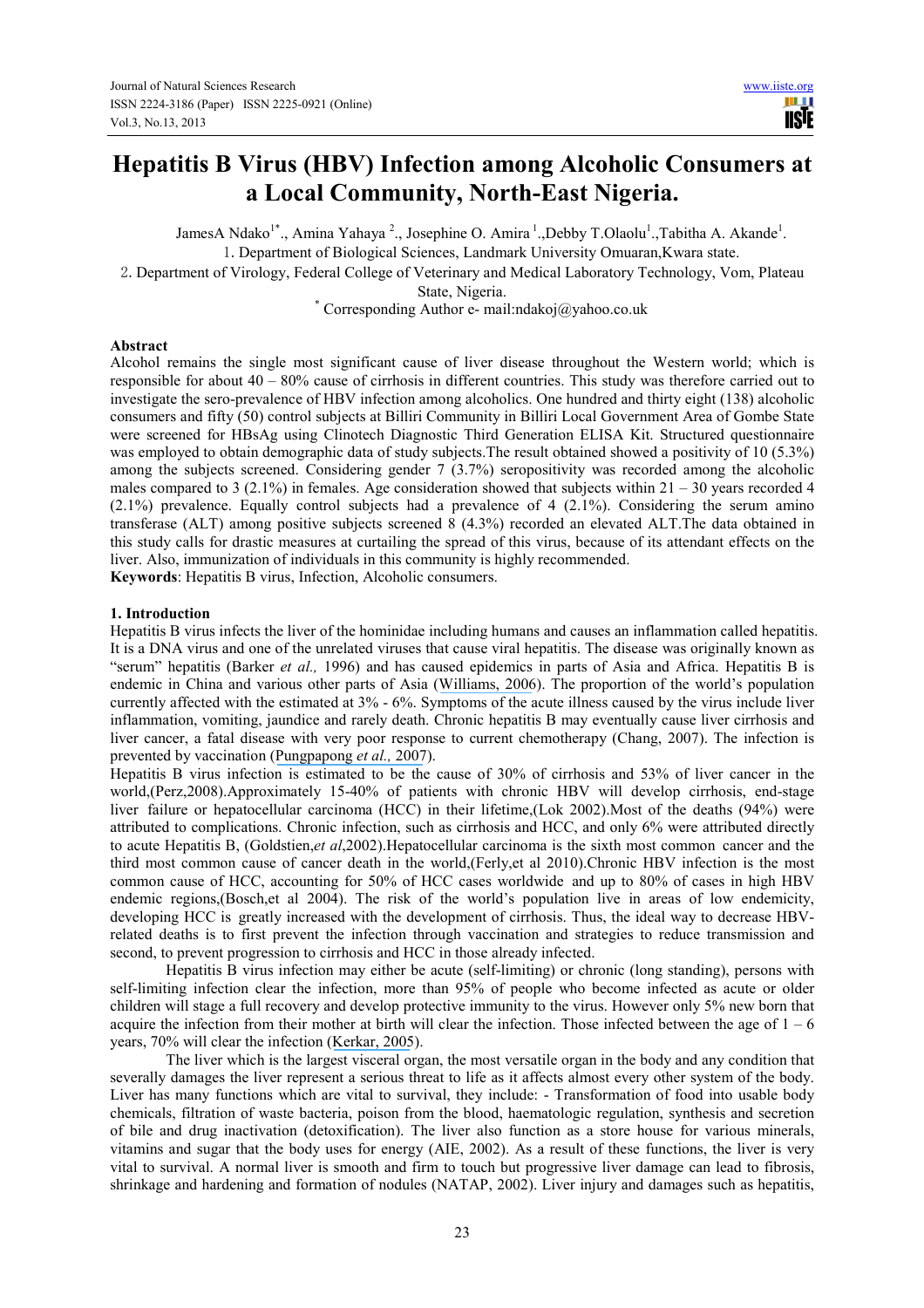fibrosis, cirrhosis, portal hypertension, hepatocellular failure and hepatocellular carcinoma are caused by various factors such as toxins (e.g. drugs, alcohol, poison and chemicals) and infective agents (e.g. some viruses, bacteria, parasite) (Abdalla, 2001; Martin *et al.,* 2000).

Several epidemiologic studies suggest that chronic alcoholics are at risk of viral infections. Clinical and basic research has demonstrated that alcohol not only worsens the natural history of chronic viral hepatitis, like hepatitis B virus (HBV) but also seems to interact with the viral replication cycle leading to an unusual serum virologic profile and/or modification in the serum concentration of viral particles ([Nalpas et al., 1998](https://www.researchgate.net/publication/298943245_Relationship_between_excessive_alcohol_drinking_and_viral_infections?el=1_x_8&enrichId=rgreq-dc940943888ef0cd4758744e6d7cbea5-XXX&enrichSource=Y292ZXJQYWdlOzI4NTU4ODg1NTtBUzozMDI2MzU5ODUzNzUyMzNAMTQ0OTE2NTQ0OTUyMQ==)). Several studies have shown that patients with alcoholic cirrhosis showed evidence of past or current infection with HBV more commonly than did healthy nonalcoholic subjects ([Bassendine et al., 1983](https://www.researchgate.net/publication/16322073_Incidence_of_hepatitis_B_virus_infection_in_alcoholic_liver_disease_HBsAg_negative_chronic_active_liver_disease_and_primary_liver_cancer_in_Britain?el=1_x_8&enrichId=rgreq-dc940943888ef0cd4758744e6d7cbea5-XXX&enrichSource=Y292ZXJQYWdlOzI4NTU4ODg1NTtBUzozMDI2MzU5ODUzNzUyMzNAMTQ0OTE2NTQ0OTUyMQ==)[, Goudeau et al., 1981](https://www.researchgate.net/publication/16933146_Hepatitis_B_infection_in_alcoholic_liver_disease_and_primary_hepatocellular_carcinoma_in_France?el=1_x_8&enrichId=rgreq-dc940943888ef0cd4758744e6d7cbea5-XXX&enrichSource=Y292ZXJQYWdlOzI4NTU4ODg1NTtBUzozMDI2MzU5ODUzNzUyMzNAMTQ0OTE2NTQ0OTUyMQ==), Inoue, 1977 and Mills et al., 1981).

An alcoholic has been defined as one who consumes more of alcohol i.e. 5 fluid oz of wine or 1.5 fluid ounce (oz) of distilled spirits and contain approximately 0.5 oz (14 grams) of pure alcohol and these level represents heavy alcohol intake and typically alcohol abuse (Lieber, 2001; [Peters](https://www.researchgate.net/publication/11056254_Alcohol_use_and_hepatitis_C?el=1_x_8&enrichId=rgreq-dc940943888ef0cd4758744e6d7cbea5-XXX&enrichSource=Y292ZXJQYWdlOzI4NTU4ODg1NTtBUzozMDI2MzU5ODUzNzUyMzNAMTQ0OTE2NTQ0OTUyMQ==) *et al.,* 2002) chronic alcohol intake is the most frequent cause of liver disease and accounts for majority estimated 100,000 alcohol related deaths each year (NIAAA, 1998; Abdalla, 2001). Alcohol affects many organ including the liver (AIE, 2002). Any one who consumes excessive amount of alcohol will have liver damage, but may not always develop into cirrhosis.

 Several vaccines have been developed for the prevention of hepatitis B virus infection. These rely on the use of one of the viral enveloped protein (hepatitis B surface antigen). The vaccine was originally prepared from plasma obtained from patients who had long-standing hepatitis B virus infection. However, recombinant DNA technology through plasma derived vaccines is equally effective and safe (Zuckerman, 2006). Hepatitis B surface antigen may be detected in serum for several days; this is known as vaccine antigenaemia (Martin-Abcel, *et al.,* 2004).Prevention of the transmission of viral hepatitis should focus on public enlightenment campaign to prevent transmission to others and protection of those at risk group against the virus. (De Palma, 2002).

## **2. Methodology:**

2.1. Study Design: Alcoholic consumers in a local community North- eastern Nigeria were recruited for this study. The study ensured that only volunteers who agreed to alcoholic consumption at various stages of life were recruited for the study.

2.2. Enrolment and Data Collection: After obtaining in- formed consent, volunteer subjects completed a questionnaire which was based mainly on the knowledge of risk of exposure. These questionnaires were distributed and filled by subjects through the help of guides where ever necessary. Ethical clearance was then obtained from relevant ethical committee before sampling commenced.

2.3 Sample collection: 3ml of venous blood was collected, duly labeled and allowed to clot and sera carefully separated into cryovials and stored at  $-20^{\circ}$ C prior use.

2.4 Sample assay/Analytical process: This was carried out using the HBsAg EIA, which is a solid –phase simultaneous sandwich immune assay, which employs monoclonal antibodies specific for HBsAg. Microtiter well is coated with monoclonal antibodies specific for HBsAg. A serum specimen is added to the antibody coated microtiters wells together with enzyme conjugated polyclonal antibodies.

#### 2.5 **HBsAg Testing:**

 Clinotech Diagnostics HBsAg EIA 3RD Generation was used for the detection of HBsAg in serum.(Procedures employed in the Assay were based on manufacturers instructions).

## **Principles:**

The HBsAg EIA is a solid –phase simultaneous sandwich immune assay, which employs monoclonal antibodies specific for HBsAg. Microtiter well are coated with monoclonal antibodies specific for HBsAg. A serum specimen is added to the antibody coated microtiters wells together with enzyme conjugated polyclonal antibodies. HBsAg, if present, will form a antibody-HBsAg-antibody-enzymes complex. The plate is then washed to remove unbound materials. Finally, a solution of HRP enzyme substrate (TMB) is added to the wells and incubated. A blue colour will develop in proportion to the amount of HBsAg present in the specimen. The enzyme substrate reaction can stopped and the result is visualized by naked eye or read by EIA plate reader for absorbance at the wavelength of 450nm.

## **Preparation:**

Test sample, control, conjugate, distilled water, substrate aluminum bag containing tetramethyl benzidine (TMB) were allowed to stand to ambient temperature before used. **Assay:** 

It was strongly advised to analyze each specimen and control in duplicate. All the reagents should equilibrate to room temperature before used.

1. 50ul was dispensed on positive as well as negative control in duplicate into respective wells. Blank was set as a background control, and 50ul of serum or plasma samples into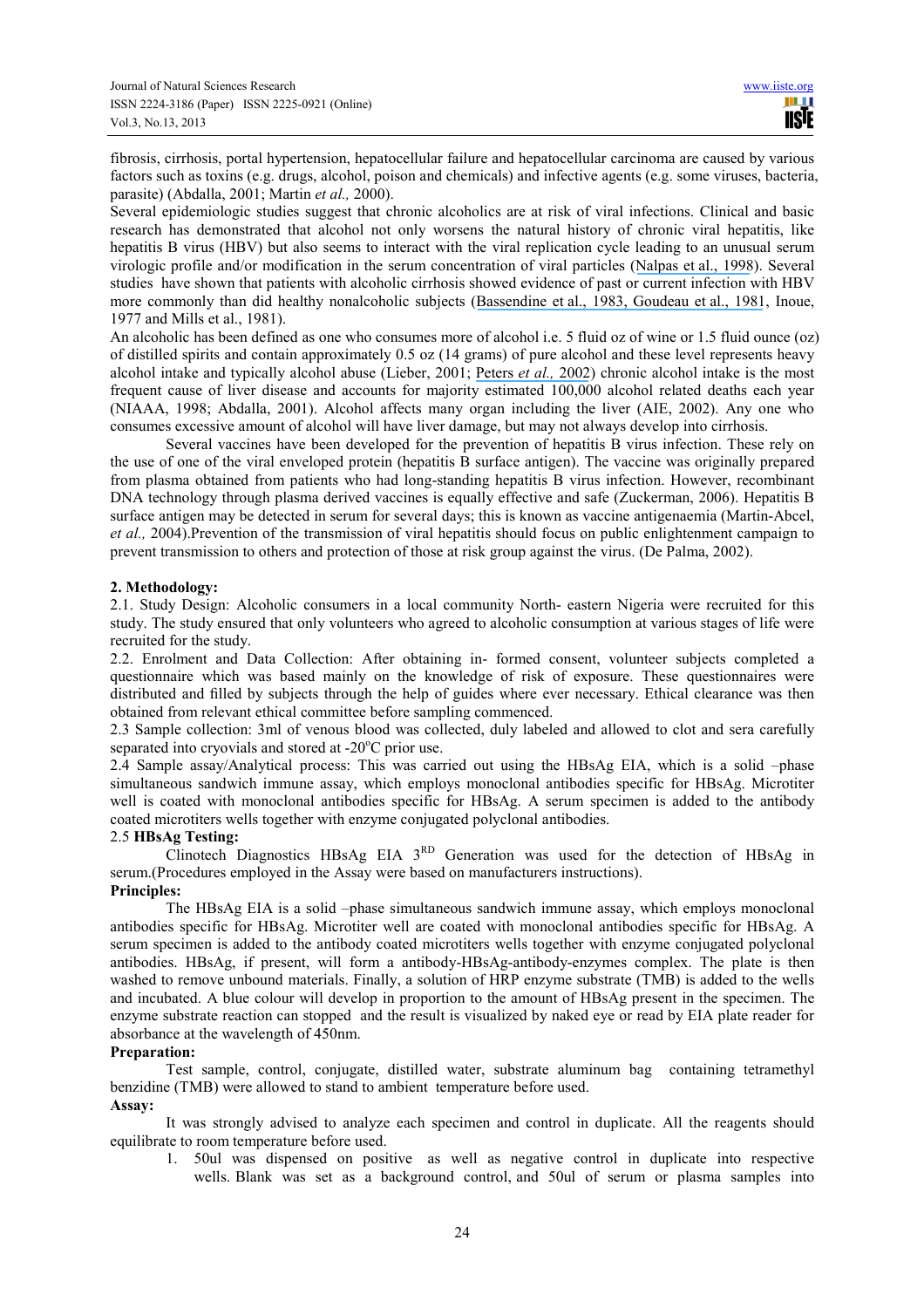the respective wells.

- 2. 50ul Enzyme conjugate was added to each well-mixed gently by swirling the microtiter plate on the bench for 2 minutes. DO NOT ADD ENZYME CONJUGATE TO THE BLANK WELL.
- 3. Incubate at  $37^{\circ}$ C for 1 hour (60 minutes).
- 4. Each well was washed 5 times by filling each well with diluted wash buffer, then inverting the plate vigorously to get all water out and blocking the rim of the wells on absorbent paper for a few seconds.
- 5. 100ul substrate solution(TMB) was added to each well, then incubated at  $37^{\circ}$ C for 15 minutes.
- 6. 50ul stop solution was added to each well to stop the color reaction. Read O.D at 450nm and 630nm with an EIA plate reader within 10 minutes.

#### **Assay validity:**

Using the O.D value of the blank well to correct all the O.D reading from the wells, OD value of positive control should be more than 1.0 and of negative control less than 0.1. Otherwise, the test is invalid. **Interpretation of result:** 

Positive  $(n)$ 

| The ration of<br>OD value of sample | > 2.1 |
|-------------------------------------|-------|
| OD value of negative control        |       |
| Negative $(N)$                      |       |
| The ration of<br>OD value of sample | <2 1  |
| OD value of Negative control        |       |

Where

N= The mean absorbance of the negative controls.

P= The mean absorbance of the positive controls.

S= The absorbance of the test sample.

If the OD value of the Negative control is less than 0.05, it should be reported as 0.05. If it is more than 0.05, it should be reported that as the actual OD value measured.

Calculation of cut-off value:

The cut-off value is 2.1xNegative (N)

Test result:

A Test is positive if  $S >$  cut off value

A Test is Negative if S < cut off value.

2.6 Statistical Analysis. Data from all questionnaires obtained were entered into SPSS, version 16, and analyzed. While level of significance was set at  $P<0.05$ .

#### **3. Results**

 Table 1: Show the distribution of HBV among alcoholics and non-alcoholic subjects. Highest prevalence of 10 (5.3%) was recorded, out of a total of 138 alcoholic subjects screened while 4 (2.1%) among the non-alcoholic (control) subjects.

Table 2: The age distribution among alcoholic showed subject aged  $21 - 30$  years recording the highest seroprevalence with 4 (2.9%) while the lowest prevalence of 1 (0.7%) was recorded among those aged  $51 - 60$ years.

Table 3: show the prevalence of HBV based on gender among alcoholic subjects. The highest prevalence of HBV among alcoholics was recorded among male subjects with 7 (5.1%) while the female subjects 3 (2.1%).

Table 4: Risk factors put into consideration among alcoholic subjects showed that subjects with history of blood transfusion recorded 3 (1.6%) prevalence. Similarly risk factors based on subjects with history of surgery showed a record of 1 (2.5%), with P-value of  $P<0.05$  or  $P>0.05$ .

Table 5: showed risk factor among control (Non-alcoholic) subjects those with history of blood transfusion recorded 3 (25.0%) positivity.

Table 6: The serum aninotransferase level recorded were based on the 14 (7.4%) HBsAg positive samples, 10 (5.4%) showed a slight elevation of liver enzyme while 4(1.4%) recorded normal level.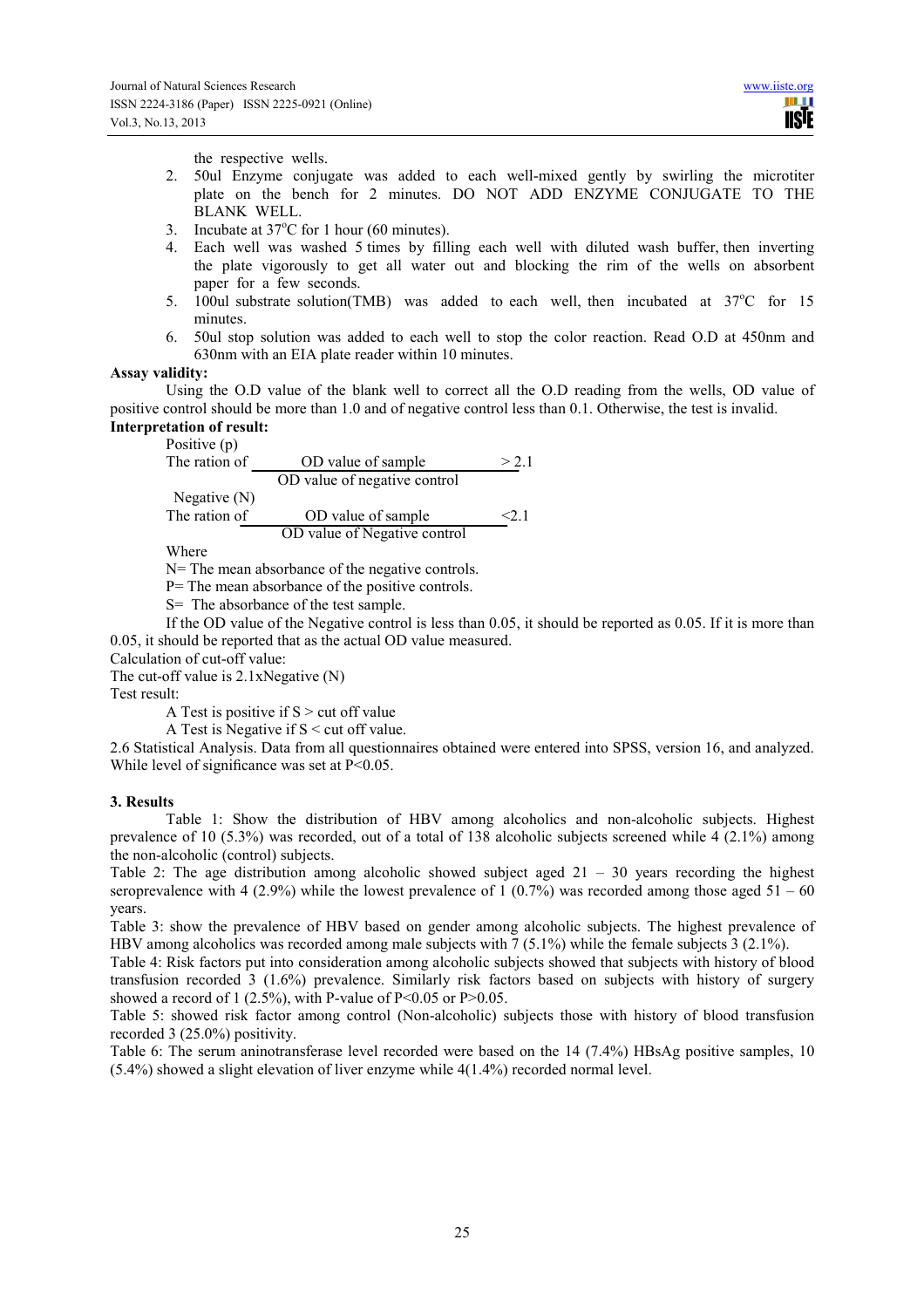| Table 1: Total Number of Subjects screened.                                                     |                                                 |                                             |                                              |  |
|-------------------------------------------------------------------------------------------------|-------------------------------------------------|---------------------------------------------|----------------------------------------------|--|
| <sub>of</sub><br>subjects<br><b>Status</b><br>screened                                          | <b>Total No of subjects</b><br>screened $(\% )$ | <b>Total No of Positive</b><br>Subjects (%) | <b>Total of Negative</b><br>Subjects $(\% )$ |  |
| Alcoholics                                                                                      | 138 (73.4)                                      | 10(5.3)                                     | 128(68.1)                                    |  |
| Non-alcoholics<br>(Control                                                                      | 50(26.6)                                        | 4(2.1)                                      | 46(24.5)                                     |  |
| group)                                                                                          |                                                 |                                             |                                              |  |
| Total                                                                                           | 188 (100)                                       | 14(7.4)                                     | 174 (92.6)                                   |  |
| $X^2 =$<br>0.305,<br>$df =$<br>1,                                                               | P-value $< 0.05$<br>$P = 0.823$ ,               |                                             |                                              |  |
| Table 2: Age distribution of HBV infection among alcoholic subjects screened                    |                                                 |                                             |                                              |  |
| Age range                                                                                       | <b>Total No of subjects</b>                     | <b>Total No of Positive</b>                 | <b>Total of Negative</b>                     |  |
|                                                                                                 | screened $(\% )$                                | Subjects (%)                                |                                              |  |
| $21 - 30$                                                                                       |                                                 |                                             | Subjects $(\% )$                             |  |
|                                                                                                 | 50(36.2)                                        | 4(2.9)                                      | 46(33.3)                                     |  |
| $31 - 40$                                                                                       | 35(25.4)                                        | 2(1.5)                                      | 33(23.9)                                     |  |
| $41 - 50$                                                                                       | 26(18.8)                                        | 2(2.14)                                     | 25(18.2)                                     |  |
| $51 - 60$                                                                                       | 20(14.5)                                        | 1(0.7)                                      | 18(13.0)                                     |  |
| $61 - 70$                                                                                       | 7(5.1)                                          | 1(0.7)                                      | 6(4.3)                                       |  |
| Total                                                                                           | 138 (100)                                       | 10(7.3)                                     | 128 (92.7)                                   |  |
| $X^2 =$<br>$df =$<br>0.459,<br>2,                                                               | $P$ values =                                    | 0.795, P-value $> 0.05$                     |                                              |  |
| Table 3: Distribution of HBV Prevalence based on gender among (Alcoholic) subjects.             |                                                 |                                             |                                              |  |
| Gender                                                                                          | <b>Total No of subjects</b>                     | <b>Total No of Positive</b>                 | <b>Total of Negative</b>                     |  |
|                                                                                                 | screened $(\% )$                                | Subjects $(\% )$                            | Subjects $(\% )$                             |  |
| Males                                                                                           | 88 (63.8)                                       | 7(5.1)                                      | 81 (58.7)                                    |  |
| Females                                                                                         | 50(36.2)                                        | 3(2.1)                                      | 47(34.1)                                     |  |
| Total                                                                                           | $\overline{1}38(100)$                           | 10(7.2)                                     | 128 (92.8)                                   |  |
| $X^2 =$<br>0.128,<br>$df =$<br>1,                                                               | $P$ -values =                                   | 0.720, P-value $> 0.05$                     |                                              |  |
| Table 4: Risk factors based on clinical history of Alcoholic subjects                           |                                                 |                                             |                                              |  |
| <b>Risk Factors</b>                                                                             | <b>Total No of subjects</b>                     | <b>Total No of Positive</b>                 | <b>Total of Negative</b>                     |  |
|                                                                                                 |                                                 |                                             |                                              |  |
|                                                                                                 |                                                 |                                             |                                              |  |
|                                                                                                 | screened $(\% )$                                | Subjects (%)                                | Subjects $(\% )$                             |  |
| of<br>Blood<br>History                                                                          | 35(18.6)                                        | 3(1.6)                                      | 32(17.0)                                     |  |
| transfusion                                                                                     |                                                 |                                             |                                              |  |
| History<br>Surgical<br>of                                                                       | 15(8.0)                                         | 1(0.5)                                      | 14(7.5)                                      |  |
| Operation                                                                                       |                                                 |                                             |                                              |  |
| Total                                                                                           | 50(26.6)                                        | 4(2.1)                                      | 46(24.5)                                     |  |
| $X^2 =$<br>0.052,<br>$df =$<br>1.                                                               | $P$ value =<br>0.820,                           | P-value $\leq 0.05$                         |                                              |  |
| Table 5: Risk factors based on clinical history of control (Non-alcoholic) subjects             |                                                 |                                             |                                              |  |
| <b>Risk Factors</b>                                                                             | <b>Total No of subjects</b>                     | <b>Total No of Positive</b>                 | <b>Total of Negative</b>                     |  |
| of<br><b>Blood</b><br>History                                                                   | screened $(\% )$<br>8(16.0)                     | Subjects (5)<br>3(6.0)                      | Subjects $(\% )$<br>5(10.0)                  |  |
| transfusion                                                                                     |                                                 |                                             |                                              |  |
| Surgical<br>History<br>of                                                                       | 4(8.0)                                          | 1(2.0)                                      | 3(6.0)                                       |  |
| Operation                                                                                       |                                                 |                                             |                                              |  |
| Total                                                                                           | 12(24.0)                                        | 4(8.0)                                      | 8(16.0)                                      |  |
| $X^2 =$<br>0.188<br>$df =$                                                                      | $P$ value =<br>1,                               | 0.665, P-value $> 0.05$                     |                                              |  |
| Table 6: Determination based on total subject of serum transaminase level on positive subjects. |                                                 |                                             |                                              |  |
| of<br><b>Status</b>                                                                             | <b>Total No of</b><br><b>AST</b>                | <b>AST</b>                                  | <b>ALT</b><br><b>ALT</b>                     |  |
|                                                                                                 |                                                 |                                             |                                              |  |
| subjects                                                                                        | Subject $(\% )$<br>Abnormal (%)                 | Normal $(\% )$                              | Normal $(\% )$<br>Abnormal                   |  |
|                                                                                                 |                                                 |                                             | $(\%)$                                       |  |
| Alcoholic<br>Non-Alcoholic                                                                      | 10(5.3)<br>8(4.3)<br>4(2.1)<br>2(1.1)           | 2(1.0)<br>2(1.0)                            | 8(4.3)<br>2(1.0)<br>0(0.0)<br>4(2.1)         |  |

#### **5. Discussion**

 The result obtained showed that the frequency of HBV infection in alcoholics in the community is higher than in non-alcoholics. However, active infection (HBsAg positive) was higher in the individuals with history of alcoholism than in those without such case history or control subjects. Highest prevalence rate of 10  $(5.3%)$  out of 138 subjects screened was recorded among the alcoholics while 4 (2.1%) was recorded among the non-alcoholic subjects screened (Table I). Statistical analysis showed an insignificant value in both groups (P-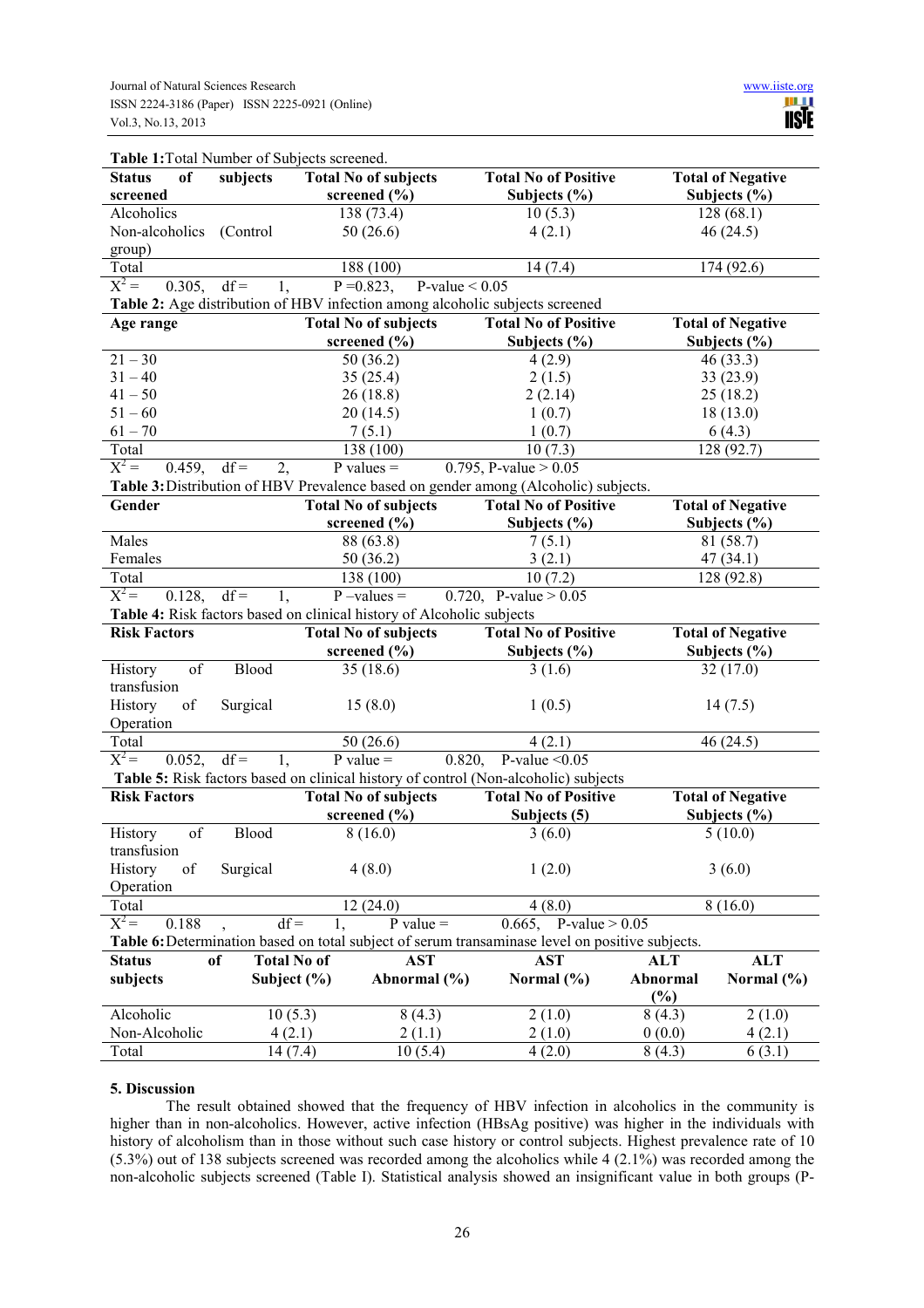value = 0.823). These findings agrees with the work of Jerrells *et al.,* (2002) that alcoholism has a part to play in viral hepatitis, since prevalence was higher in key subjects than in controls,the reason may be from the different substances such as alcohol (Dunn *et al.,* [2005;](https://www.researchgate.net/publication/8071824_MELD_accurately_predicts_mortality_in_patients_with_alcoholic_hepatitis?el=1_x_8&enrichId=rgreq-dc940943888ef0cd4758744e6d7cbea5-XXX&enrichSource=Y292ZXJQYWdlOzI4NTU4ODg1NTtBUzozMDI2MzU5ODUzNzUyMzNAMTQ0OTE2NTQ0OTUyMQ==) Jennifer, 2006), which can cause viral hepatitis.According to Bedogni, *et al.,* 2008HBV infection in alcoholic is associated with faster progression in liver injury with an elevated isk of developing cirrhosis in another study conducted by [Laskus, .](https://www.researchgate.net/publication/21831978_Laskus_T_et_al_Prevalence_of_markers_of_hepatitis_viruses_in_out-patient_alcoholics_J_Hepatol_15_174-178?el=1_x_8&enrichId=rgreq-dc940943888ef0cd4758744e6d7cbea5-XXX&enrichSource=Y292ZXJQYWdlOzI4NTU4ODg1NTtBUzozMDI2MzU5ODUzNzUyMzNAMTQ0OTE2NTQ0OTUyMQ==) *et al.,* 1992 among alcoholics it was found that prevalence of HBV is estimated to be four fold higher than in controls.

Considering age group, the highest prevalence of 4 (2.9%) was recorded among the age  $21 - 30$  years, while the lowest 1 (0.7%) was recorded among those age  $51 - 60$  years (Table II). Statistical analysis between the age groups indicated no significant differences with P-value 0.795 (i.e. P-value<0.05),The age group considered to have the highest prevalence in this study, agrees with the work of Ndako et al 2009 in a similar studies conducted among alcoholics, this could also be attributed to youthful exuberance and hyperactivity among this age group.

 Considering gender, a higher prevalent was observed among males with 7 (5.1%) while female 3 (2.1%) prevalent rate. This result corresponds to the work of Kradjen *et al.,* (2005) who report that the prevalence of HBsAg depending on the cause is found higher in males than in females; also it in agreement with the report of Ndako *et al.,* 2009, where a higher prevalence was recorded among male subjects screened. This might also be attributed to that fact that men in this locality consumed the local brew as stimulants before embarking on several activities such as farming and others social functions. Hepatitis B infection might influence the development of liver disease in heavy drinkers in several ways. Firstly, persistent infection with HBV might potentiate alcohol-induced liver damage, and there is evidence that this may occur at fairly low alcohol intakes (Villa et al., 1982). Secondly, chronic active hepatitis associated with HBsAg may coexist with alcoholic liver disease, and the two disease processes would probably result in more rapid progression to cirrhosis.

 The serum amino transferase levels recorded were based on the 14 (7.4%) HBsAg positive samples screened, controls inclusive of these 10 (5.4%) showed a slight elevation of liver enzyme; Bellentani *et al.,* (1997) reported similar findings which shows a sporadic alteration of liver enzymes level among the positive subjects screened. However, according to Gamen *et al.,* (2004) persistent elevation of serum ALT for more than six months indicates progression to chronic hepatitis.

#### **Conclusion:**

In conclusion, Hepatitis B infection might influence the development of liver disease in heavy drinkers in several ways, this could be due to the fact that persistent infection with HBV might potentiate alcohol-induced liver damage, and there is evidence that this may occur at fairly low alcohol intakes (Villa et al., 1982).Equally chronic active hepatitis associated with HBsAg may coexist with alcoholic liver disease, and the two disease processes would probably result in more rapid progression to cirrhosis.From our studies,vaccination of subjects is strongly advocated in this community,while enlightenment on the dangers of this infectious agent be given considerable attention so as to reduce the consequences of this viral infection among the populace.

## **Disclosure**

The authors report no conflicts of interests and did not request or receive any form of financial support for this project.

#### **Acknowledgment**

The authors acknowledge the contributions of staffs Virology Dept.FCVMLT, Vom, for allowing the use of Laboratory.Equally,our gratitude goes to the Biliri Community for the willingness of the Volunteers used in this study.

#### **References**

Abdalla, M.Y. (2001): Alcohol and liver disease: Alcohol and liver disease: Pg 1 – 19.

AIE Pharmaceuticals (2002): Alcoholic hepatitis: Alter native medicine for Alcohol hepatitis Pg. 1 – 7.

Ana Mota, Fátima Guedes, Jorge Areias [, Luciana Pinho, Margarida Fonsec Cardoso,\(2010\).Alcohol](https://www.researchgate.net/publication/41189283_Alcohol_consumption_among_patients_with_hepatitis_B_infection_in_northern_Portugal_considering_gender_and_hepatitis_B_virus_genotype_differences?el=1_x_8&enrichId=rgreq-dc940943888ef0cd4758744e6d7cbea5-XXX&enrichSource=Y292ZXJQYWdlOzI4NTU4ODg1NTtBUzozMDI2MzU5ODUzNzUyMzNAMTQ0OTE2NTQ0OTUyMQ==) [consumption among patients with hepatitis B infection in northern Portugal considering gender and hepatitis B](https://www.researchgate.net/publication/41189283_Alcohol_consumption_among_patients_with_hepatitis_B_infection_in_northern_Portugal_considering_gender_and_hepatitis_B_virus_genotype_differences?el=1_x_8&enrichId=rgreq-dc940943888ef0cd4758744e6d7cbea5-XXX&enrichSource=Y292ZXJQYWdlOzI4NTU4ODg1NTtBUzozMDI2MzU5ODUzNzUyMzNAMTQ0OTE2NTQ0OTUyMQ==) virus genotype differences. *[Elsevier Science Direct., 444:2 PP 149-156.](https://www.researchgate.net/publication/41189283_Alcohol_consumption_among_patients_with_hepatitis_B_infection_in_northern_Portugal_considering_gender_and_hepatitis_B_virus_genotype_differences?el=1_x_8&enrichId=rgreq-dc940943888ef0cd4758744e6d7cbea5-XXX&enrichSource=Y292ZXJQYWdlOzI4NTU4ODg1NTtBUzozMDI2MzU5ODUzNzUyMzNAMTQ0OTE2NTQ0OTUyMQ==)* 

Barker, L., Shilman, N., Murray, R. (1996): Transmission of serum hepatitis 1970' JAMA 276 (10): 841 – 844.

 [M.F. Bassendine, L. Della Seta, J. Salmeron, H.C. Thomas, S. Sherlock,\(1983\)Incidence of hepatitis B virus](https://www.researchgate.net/publication/16322073_Incidence_of_hepatitis_B_virus_infection_in_alcoholic_liver_disease_HBsAg_negative_chronic_active_liver_disease_and_primary_liver_cancer_in_Britain?el=1_x_8&enrichId=rgreq-dc940943888ef0cd4758744e6d7cbea5-XXX&enrichSource=Y292ZXJQYWdlOzI4NTU4ODg1NTtBUzozMDI2MzU5ODUzNzUyMzNAMTQ0OTE2NTQ0OTUyMQ==) [infection in alcoholic liver disease, HBsAg negative chronic active liver disease and primary liver cell cancer in](https://www.researchgate.net/publication/16322073_Incidence_of_hepatitis_B_virus_infection_in_alcoholic_liver_disease_HBsAg_negative_chronic_active_liver_disease_and_primary_liver_cancer_in_Britain?el=1_x_8&enrichId=rgreq-dc940943888ef0cd4758744e6d7cbea5-XXX&enrichSource=Y292ZXJQYWdlOzI4NTU4ODg1NTtBUzozMDI2MzU5ODUzNzUyMzNAMTQ0OTE2NTQ0OTUyMQ==) Britain.*J. Liver.Ds.* [3 pp. 65–70](https://www.researchgate.net/publication/16322073_Incidence_of_hepatitis_B_virus_infection_in_alcoholic_liver_disease_HBsAg_negative_chronic_active_liver_disease_and_primary_liver_cancer_in_Britain?el=1_x_8&enrichId=rgreq-dc940943888ef0cd4758744e6d7cbea5-XXX&enrichSource=Y292ZXJQYWdlOzI4NTU4ODg1NTtBUzozMDI2MzU5ODUzNzUyMzNAMTQ0OTE2NTQ0OTUyMQ==)

[Battiston, L., moretti, M., Tulissi, P., Michel, L., Lunazzi, G. and Pozzato, G., \(1995\): Hepatitis glutathione](https://www.researchgate.net/publication/15375003_Hepatic_glutathione_determination_after_ethanol_administration_in_rat_Evidence_of_the_first-pass_metabolism_of_ethanol?el=1_x_8&enrichId=rgreq-dc940943888ef0cd4758744e6d7cbea5-XXX&enrichSource=Y292ZXJQYWdlOzI4NTU4ODg1NTtBUzozMDI2MzU5ODUzNzUyMzNAMTQ0OTE2NTQ0OTUyMQ==) [determination after ethanol administration in rate evidence of the first pass metabolism ethanol.](https://www.researchgate.net/publication/15375003_Hepatic_glutathione_determination_after_ethanol_administration_in_rat_Evidence_of_the_first-pass_metabolism_of_ethanol?el=1_x_8&enrichId=rgreq-dc940943888ef0cd4758744e6d7cbea5-XXX&enrichSource=Y292ZXJQYWdlOzI4NTU4ODg1NTtBUzozMDI2MzU5ODUzNzUyMzNAMTQ0OTE2NTQ0OTUyMQ==) *Lifi. Sci.*, 56: 241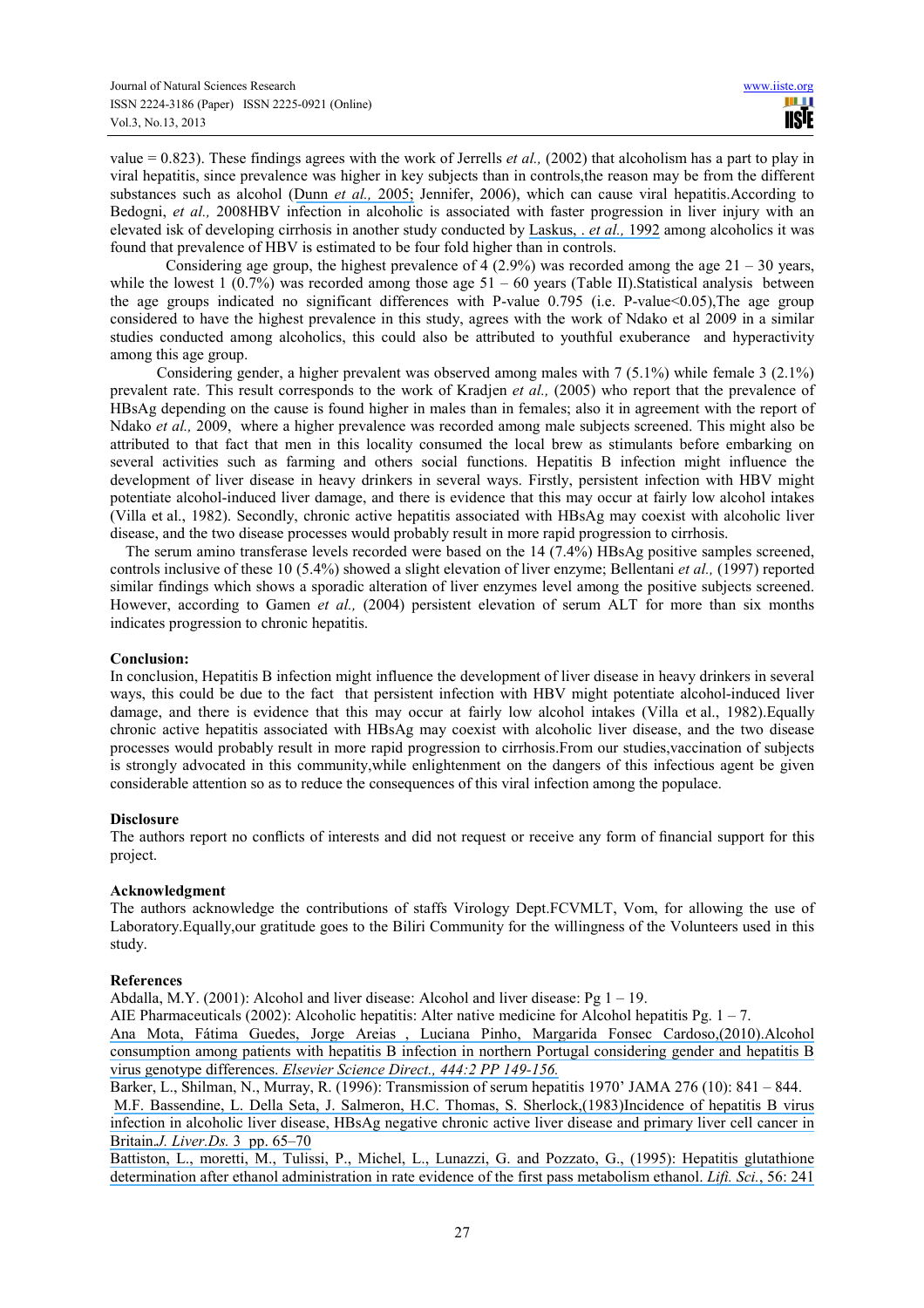– 284.

[Beck, J., Nassal, M. \(2007\): Hepatitis B virus replication.](https://www.researchgate.net/publication/6593982_Hepatitis_B_virus_replication?el=1_x_8&enrichId=rgreq-dc940943888ef0cd4758744e6d7cbea5-XXX&enrichSource=Y292ZXJQYWdlOzI4NTU4ODg1NTtBUzozMDI2MzU5ODUzNzUyMzNAMTQ0OTE2NTQ0OTUyMQ==) *World Journal Gastroenteral* 13 (1): 48 – 64.

Bedogni, G., Mighoul, Masutt, F. (2008): National course of chronic HCV and HBV infection and role of alcohol in the general population the Dionysos. *Am. J. Gastroenterol.* 2008: 103 (a): 2248

Bellentani, S., Saccoccio, G. and Costa, G. (1997): Drinking habit as cofactor of risk for alcohol induced liver damage. *The Dionysos Study Group Gut.*, Pp. 845 – 850.

Bosch FX, Ribes J, Diaz M, et al.( 2004).Primary liver cancer: worldwide incidence and trends. *Gastroenterology*.127(5):S5-S16.

[Blumberg, B., Alter, H., \(1996\): Further studies on a new human isoprecipitis system. \(Australian antigen\) Blood](https://www.researchgate.net/publication/17254995_Studies_on_a_new_human_isoprecipitin_system_Australia_antigen?el=1_x_8&enrichId=rgreq-dc940943888ef0cd4758744e6d7cbea5-XXX&enrichSource=Y292ZXJQYWdlOzI4NTU4ODg1NTtBUzozMDI2MzU5ODUzNzUyMzNAMTQ0OTE2NTQ0OTUyMQ==)  $27(3): 297 - 309.$ 

Blumberg, H., Baruch, S. (2002):The Hunt for a killer virus. *Princeton*, NJ: Princeton.

[Bonino, F., Olwerri, F., Brunetto, M.R. \(1991\): Pathobiology of chronic hepatitis virus infection and](https://www.researchgate.net/publication/21494938_Pathobiology_of_chronic_hepatitis_virus_infection_and_hepatocellular_carcinoma_HCC?el=1_x_8&enrichId=rgreq-dc940943888ef0cd4758744e6d7cbea5-XXX&enrichSource=Y292ZXJQYWdlOzI4NTU4ODg1NTtBUzozMDI2MzU5ODUzNzUyMzNAMTQ0OTE2NTQ0OTUyMQ==) hepatocellular carcinoma (HCC). *[The Italian Journal of Gactroenterology](https://www.researchgate.net/publication/21494938_Pathobiology_of_chronic_hepatitis_virus_infection_and_hepatocellular_carcinoma_HCC?el=1_x_8&enrichId=rgreq-dc940943888ef0cd4758744e6d7cbea5-XXX&enrichSource=Y292ZXJQYWdlOzI4NTU4ODg1NTtBUzozMDI2MzU5ODUzNzUyMzNAMTQ0OTE2NTQ0OTUyMQ==)*. 23 (8): 498 – 502.

[Bouchard, M.J., Schneider R.J. \(2004\). The enigmatic X gene of hepatitis B virus. J. virol. 78 \(23\): 12725-34](https://www.researchgate.net/publication/8183634_The_Enigmatic_X_Gene_of_Hepatitis_B_Virus?el=1_x_8&enrichId=rgreq-dc940943888ef0cd4758744e6d7cbea5-XXX&enrichSource=Y292ZXJQYWdlOzI4NTU4ODg1NTtBUzozMDI2MzU5ODUzNzUyMzNAMTQ0OTE2NTQ0OTUyMQ==) 

Chang, M. (2007): Hepatitis B virus infection serum. *Fetal Neonatal med* 12 (3): 160 – 7.

[Cheesbrough, M. \(2002\): District laboratory practice in tropical countries part 2 Pg 250 – 252.](https://www.researchgate.net/publication/284989487_District_laboratory_practice_in_tropical_countries?el=1_x_8&enrichId=rgreq-dc940943888ef0cd4758744e6d7cbea5-XXX&enrichSource=Y292ZXJQYWdlOzI4NTU4ODg1NTtBUzozMDI2MzU5ODUzNzUyMzNAMTQ0OTE2NTQ0OTUyMQ==)

Center for disease control and prevention. (1997): Recommendation for prevention and control of HBV and HBV related chronic disease morbidity and mortality. *Weekly report* 47:1-39

[Dane, D., Cameron, C., Briggs, M. \(1970\): Virus-like particle in serum of patients with Australian Antigen](https://www.researchgate.net/publication/18974772_Virus-Like_Particles_in_Serum_of_Patients_with_Australia-Antigen-Associated_Hepatitis?el=1_x_8&enrichId=rgreq-dc940943888ef0cd4758744e6d7cbea5-XXX&enrichSource=Y292ZXJQYWdlOzI4NTU4ODg1NTtBUzozMDI2MzU5ODUzNzUyMzNAMTQ0OTE2NTQ0OTUyMQ==) [associated hepatitis lancet \(7649\): 695 -8](https://www.researchgate.net/publication/18974772_Virus-Like_Particles_in_Serum_of_Patients_with_Australia-Antigen-Associated_Hepatitis?el=1_x_8&enrichId=rgreq-dc940943888ef0cd4758744e6d7cbea5-XXX&enrichSource=Y292ZXJQYWdlOzI4NTU4ODg1NTtBUzozMDI2MzU5ODUzNzUyMzNAMTQ0OTE2NTQ0OTUyMQ==) 

Domingo, E. (1995): Viral hepatitis B. from virology to control, a comprehensive review. Philippine council for Health Research and Development DOST. Pp. 146 – 162.

Drosten, Nippiiraschk, T., Manegold, C. (2004): Prevalence of hepatitis B virus DNA in anti-HBV-Positibe/HBsAg-Negative sera correlates with BCV but not HIV serostatus. *J. Chin. Virology*. 29: 59 – 68.

[Dunn, W., Jamal, L.A., Brown, L.S., Wiesner, R.H., Kim, W.R. and Menon, K.U. \(2005\): MEID accurately](https://www.researchgate.net/publication/8071824_MELD_accurately_predicts_mortality_in_patients_with_alcoholic_hepatitis?el=1_x_8&enrichId=rgreq-dc940943888ef0cd4758744e6d7cbea5-XXX&enrichSource=Y292ZXJQYWdlOzI4NTU4ODg1NTtBUzozMDI2MzU5ODUzNzUyMzNAMTQ0OTE2NTQ0OTUyMQ==)  [predict mortality in patients with alcoholic hepatitis.](https://www.researchgate.net/publication/8071824_MELD_accurately_predicts_mortality_in_patients_with_alcoholic_hepatitis?el=1_x_8&enrichId=rgreq-dc940943888ef0cd4758744e6d7cbea5-XXX&enrichSource=Y292ZXJQYWdlOzI4NTU4ODg1NTtBUzozMDI2MzU5ODUzNzUyMzNAMTQ0OTE2NTQ0OTUyMQ==) *Hepatology*, 41 (2): 353 – 358.

Edmondo, E.F. (1996). Clinical significance of Hepatitis B. med digest. 2(21):10-15

[Ferlay J, Shin HR, Bray F, et al.\(2010\) Estimates of worldwide burden of cancer in 2008: GLOBOCAN 2008.](https://www.researchgate.net/publication/281605876_Estimates_of_worldwide_burden_of_cancer_in_2008_GLOBOCAN?el=1_x_8&enrichId=rgreq-dc940943888ef0cd4758744e6d7cbea5-XXX&enrichSource=Y292ZXJQYWdlOzI4NTU4ODg1NTtBUzozMDI2MzU5ODUzNzUyMzNAMTQ0OTE2NTQ0OTUyMQ==)  *Int J Cancer*; E.pub Jun 17.

Gailbert, F., Mandart, E., Tiloussi, F., Toilais, P., Charney, P., (1979): Nucleotide sequence of the hepatitis B virus genome (subtype) cloned in *E.coli*: *Nature* 251 (5733):646-50

[Ganem, D., Prince, A.M. \(2004\): Hepatitis B virus infection – National history and clinical consequences.](https://www.researchgate.net/publication/6796374_Hepatitis_B_Virus_Infection_-_Natural_History_and_Clinical_Consequences?el=1_x_8&enrichId=rgreq-dc940943888ef0cd4758744e6d7cbea5-XXX&enrichSource=Y292ZXJQYWdlOzI4NTU4ODg1NTtBUzozMDI2MzU5ODUzNzUyMzNAMTQ0OTE2NTQ0OTUyMQ==) *N. Engl. J. Med.* [350 \(11\): 1118.](https://www.researchgate.net/publication/6796374_Hepatitis_B_Virus_Infection_-_Natural_History_and_Clinical_Consequences?el=1_x_8&enrichId=rgreq-dc940943888ef0cd4758744e6d7cbea5-XXX&enrichSource=Y292ZXJQYWdlOzI4NTU4ODg1NTtBUzozMDI2MzU5ODUzNzUyMzNAMTQ0OTE2NTQ0OTUyMQ==) 

Goldstein ST, Zhou F, Hadler SC, et al.(2005).A mathematical model to estimate global hepatitis B disease burden and vaccination impact. *Int. J Epidemiology*. 34(6):1329-1339.

 [Goudeau,A., Maupas,P., Dubois,F.,Coursaget.,P., Bougnoux .,P.\(1981\).Hepatitis B infection in alcoholic liver](https://www.researchgate.net/publication/16933146_Hepatitis_B_infection_in_alcoholic_liver_disease_and_primary_hepatocellular_carcinoma_in_France?el=1_x_8&enrichId=rgreq-dc940943888ef0cd4758744e6d7cbea5-XXX&enrichSource=Y292ZXJQYWdlOzI4NTU4ODg1NTtBUzozMDI2MzU5ODUzNzUyMzNAMTQ0OTE2NTQ0OTUyMQ==) [disease and primary hepatocellular carcinoma in FranceProg. Med. Virol., 27; pp. 26–34.](https://www.researchgate.net/publication/16933146_Hepatitis_B_infection_in_alcoholic_liver_disease_and_primary_hepatocellular_carcinoma_in_France?el=1_x_8&enrichId=rgreq-dc940943888ef0cd4758744e6d7cbea5-XXX&enrichSource=Y292ZXJQYWdlOzI4NTU4ODg1NTtBUzozMDI2MzU5ODUzNzUyMzNAMTQ0OTE2NTQ0OTUyMQ==) 

Howard, C.R. (1986): The biology of hepadaviruses. *J. Gen. Virol.* 67 (pt 7): 1215 – 35.

Jennifer, K.J. (2006): Health system. In: Adam, H.D. (ed.); *Illustration encyclopedia.* Philadelphia PA.

Jerrells, T.R., Mitchell, K. and Paul, K.J. (2002): Influence of ethanol consumption on experimental viral hepatitis. *Alcohol Clin. Exp.*, 26: 1734 – 1746.

Kay, S., Zoulin, F. (2007): Hepatitis B virus genetic variability and evolution virus Res 127 (2): 164 – 76.

[Kerkar, N. \(2005\): Hepatitis B in children: complexities in management.](https://www.researchgate.net/publication/7588366_Hepatitis_B_in_children_Complexities_in_management?el=1_x_8&enrichId=rgreq-dc940943888ef0cd4758744e6d7cbea5-XXX&enrichSource=Y292ZXJQYWdlOzI4NTU4ODg1NTtBUzozMDI2MzU5ODUzNzUyMzNAMTQ0OTE2NTQ0OTUyMQ==) *Pediatric transmission* 9 (5): 685 – 91.

[Krajden, M., Macnabb, G. and Petric, M. \(2005\): The laboratory diagnosis of hepatits B virus.](https://www.researchgate.net/publication/5688973_Laboratory_diagnosis_of_hepatitis_B_virus?el=1_x_8&enrichId=rgreq-dc940943888ef0cd4758744e6d7cbea5-XXX&enrichSource=Y292ZXJQYWdlOzI4NTU4ODg1NTtBUzozMDI2MzU5ODUzNzUyMzNAMTQ0OTE2NTQ0OTUyMQ==) *Canadian Journal [of infectious amd Medical Microbiology,](https://www.researchgate.net/publication/5688973_Laboratory_diagnosis_of_hepatitis_B_virus?el=1_x_8&enrichId=rgreq-dc940943888ef0cd4758744e6d7cbea5-XXX&enrichSource=Y292ZXJQYWdlOzI4NTU4ODg1NTtBUzozMDI2MzU5ODUzNzUyMzNAMTQ0OTE2NTQ0OTUyMQ==)* 16 (2): 65 – 75.

[Laskus, T., Radkowski, M., Lupa, E., Horban, A., Cianciara, J., Slusarczyk, J. \(1992\): Prevalence of Markers of](https://www.researchgate.net/publication/21831978_Laskus_T_et_al_Prevalence_of_markers_of_hepatitis_viruses_in_out-patient_alcoholics_J_Hepatol_15_174-178?el=1_x_8&enrichId=rgreq-dc940943888ef0cd4758744e6d7cbea5-XXX&enrichSource=Y292ZXJQYWdlOzI4NTU4ODg1NTtBUzozMDI2MzU5ODUzNzUyMzNAMTQ0OTE2NTQ0OTUyMQ==) [hepatitis virus in out-patient alcoholics.](https://www.researchgate.net/publication/21831978_Laskus_T_et_al_Prevalence_of_markers_of_hepatitis_viruses_in_out-patient_alcoholics_J_Hepatol_15_174-178?el=1_x_8&enrichId=rgreq-dc940943888ef0cd4758744e6d7cbea5-XXX&enrichSource=Y292ZXJQYWdlOzI4NTU4ODg1NTtBUzozMDI2MzU5ODUzNzUyMzNAMTQ0OTE2NTQ0OTUyMQ==) *J. Hepatol.* 1992: 15 (1-2): 174.

Lierber, C.S. (2002): Alcoholic and hepatitis: Alcohol research and health, 25: 245 – 254.

[Locarnini, S., \(2004\): Molecular virology of hepatitis B virus. Semin. Liver, Dis. 24 supp 1: 3 – 10.](https://www.researchgate.net/publication/8514221_Molecular_Virology_of_Hepatitis_B_Virus?el=1_x_8&enrichId=rgreq-dc940943888ef0cd4758744e6d7cbea5-XXX&enrichSource=Y292ZXJQYWdlOzI4NTU4ODg1NTtBUzozMDI2MzU5ODUzNzUyMzNAMTQ0OTE2NTQ0OTUyMQ==) 

Lok AS., (2002). Chronic Hepatitis B. *N Engl J Med*.; 346(22): 1682-1683.

[MacCallum, F.O., \(1947\). Homologous serum Hepatitis.](https://www.researchgate.net/publication/47585571_Homologous_Serum_Hepatitis?el=1_x_8&enrichId=rgreq-dc940943888ef0cd4758744e6d7cbea5-XXX&enrichSource=Y292ZXJQYWdlOzI4NTU4ODg1NTtBUzozMDI2MzU5ODUzNzUyMzNAMTQ0OTE2NTQ0OTUyMQ==) *Lancet* 2, 691

MacSween, R.M., Waley, K., *et al.,* (2001): Liver, Biliary tract and pancreas; muir's textbook of pathology. (13 ed.). Pg. 745 – 785. Edward Arnold Publication, London.

Moradpour, D., Carny, A., Bhim, E., Hepatitis C: a multiplication of acute hepatitis in post transfused thalassaemia children. *Lancet* (2001): 345 – 388.

Maritini, F.H., Ober, W.C., Garrison, C.W., Welch, K., Hutchings, R.T., *et al.,* (2001): The digestive system. In

Lannaccone, M., Sitia, G., Ruggeri, Z. (2007): HBV pathogenesis in animal model: recent advance on the role of platelet. *J. Hepatol* 46 (4): 719 – 26.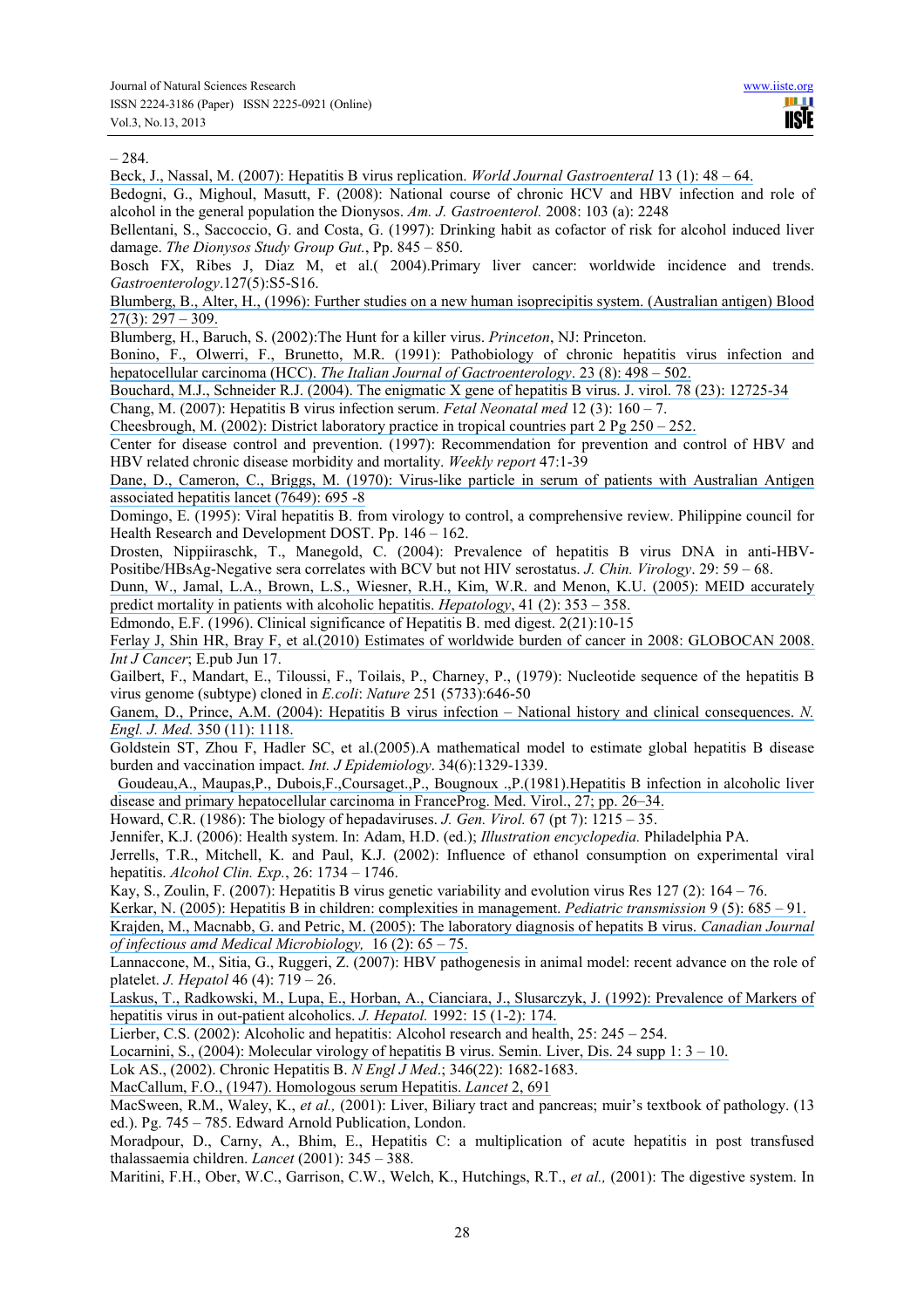fundamentals of anatomy and physiology  $5<sup>th</sup>$  ed. Pg. 874 – 879. Prentice-Hall, Inc. Publication New Jersey.

[Martin-Ancel., Casas,M.L., Bonet, B. \(2004\): Implication of post vaccination hepatitis B surface antigenaemia in](https://www.researchgate.net/publication/8410217_Implications_of_Postvaccination_Hepatitis_B_Surface_Antigenemia_in_the_Management_of_Exposures_to_Body_Fluids?el=1_x_8&enrichId=rgreq-dc940943888ef0cd4758744e6d7cbea5-XXX&enrichSource=Y292ZXJQYWdlOzI4NTU4ODg1NTtBUzozMDI2MzU5ODUzNzUyMzNAMTQ0OTE2NTQ0OTUyMQ==) [the management of exposure to body fluids.](https://www.researchgate.net/publication/8410217_Implications_of_Postvaccination_Hepatitis_B_Surface_Antigenemia_in_the_Management_of_Exposures_to_Body_Fluids?el=1_x_8&enrichId=rgreq-dc940943888ef0cd4758744e6d7cbea5-XXX&enrichSource=Y292ZXJQYWdlOzI4NTU4ODg1NTtBUzozMDI2MzU5ODUzNzUyMzNAMTQ0OTE2NTQ0OTUyMQ==) *Infec. Control Hosp. Epidemiol* 25(7): 611-613.

National Institute on Alcohol Abuse and Alcoholism (NIAAA) (1999): 1, Hepatitis Infection and Alcoholic liver disease: NIH Guide:  $1 - 8$ .

National institute of Health (2004). Concensus development conference on management of Hepatitis B: *Gastroenterology* 23(8): 498-502.

[Nalpas, S. Pol, V. Thepot, H. Zylberberg, P. Berthelot, C. Brechot](https://www.researchgate.net/publication/298943245_Relationship_between_excessive_alcohol_drinking_and_viral_infections?el=1_x_8&enrichId=rgreq-dc940943888ef0cd4758744e6d7cbea5-XXX&enrichSource=Y292ZXJQYWdlOzI4NTU4ODg1NTtBUzozMDI2MzU5ODUzNzUyMzNAMTQ0OTE2NTQ0OTUyMQ==) *(1998).* ESBRA 1997 Award lecture: [relationship between excessive alcohol drinking and viral infections.](https://www.researchgate.net/publication/298943245_Relationship_between_excessive_alcohol_drinking_and_viral_infections?el=1_x_8&enrichId=rgreq-dc940943888ef0cd4758744e6d7cbea5-XXX&enrichSource=Y292ZXJQYWdlOzI4NTU4ODg1NTtBUzozMDI2MzU5ODUzNzUyMzNAMTQ0OTE2NTQ0OTUyMQ==) *Alcohol and Alcoholism*,JOxford [J.Medicine 33;3 pp. 202–206](https://www.researchgate.net/publication/298943245_Relationship_between_excessive_alcohol_drinking_and_viral_infections?el=1_x_8&enrichId=rgreq-dc940943888ef0cd4758744e6d7cbea5-XXX&enrichSource=Y292ZXJQYWdlOzI4NTU4ODg1NTtBUzozMDI2MzU5ODUzNzUyMzNAMTQ0OTE2NTQ0OTUyMQ==) 

Ndako, J.A., Olabode, A.O., Echeonwu, G.O.N., Nwankiti, O.O., Onwuliri, O., Anaele, J.F., Akabahile, O.I., Okeke, and J.M, Banda (2009): Prevalence of hepatitis B surface antigen (HBsAg) among alcoholic consumers at Bassa L.G.A. Plateau State: *International Journal of National and Applied Science.* 5 (3): 276 – 280

Perz JF, Armstrong GL, Farrington LA, et al., (2006). The contributions of hepatitis B virus and Hepatitis C virus infections to cirrhosis and primary liver cancer worldwide. *J Hepatology*; 45(4):529-538.

[Peters, M.G., Terrault, N. \(2002\): Alcohol use and hepatitis C.](https://www.researchgate.net/publication/11056254_Alcohol_use_and_hepatitis_C?el=1_x_8&enrichId=rgreq-dc940943888ef0cd4758744e6d7cbea5-XXX&enrichSource=Y292ZXJQYWdlOzI4NTU4ODg1NTtBUzozMDI2MzU5ODUzNzUyMzNAMTQ0OTE2NTQ0OTUyMQ==)*J Hepatology* 36 (suppl): 5220 – 5225.

Peter, M.G., Terrault,N. (1996): Alcohol use and hepatitis B. "Hepatology positive injection drug users in the US cities". Drug Alcohol depend: 8(3)

Public. Med. WHO (2004).

[Pungpapong, S., Kim, W.R., poteurucha, J.J. \(2007\): Natural history of hepatitis B virus infection: an update for](https://www.researchgate.net/publication/6166367_Natural_History_of_Hepatitis_B_Virus_Infection_An_Update_for_Clinicians?el=1_x_8&enrichId=rgreq-dc940943888ef0cd4758744e6d7cbea5-XXX&enrichSource=Y292ZXJQYWdlOzI4NTU4ODg1NTtBUzozMDI2MzU5ODUzNzUyMzNAMTQ0OTE2NTQ0OTUyMQ==)  clinicians. *[Mayo Clin. Proc.](https://www.researchgate.net/publication/6166367_Natural_History_of_Hepatitis_B_Virus_Infection_An_Update_for_Clinicians?el=1_x_8&enrichId=rgreq-dc940943888ef0cd4758744e6d7cbea5-XXX&enrichSource=Y292ZXJQYWdlOzI4NTU4ODg1NTtBUzozMDI2MzU5ODUzNzUyMzNAMTQ0OTE2NTQ0OTUyMQ==)* 82 (8): 967 – 75.

Renato, D., Harold, S.G. (1990): Hepatitis virus in virology. Pp 1089 – 1102.

Seff, L.B. (2002): Natural history of chronic hepatitis. *Hepatology* 36: 1 – 19.

Sirisena, N.D., Njoku, M., Leloko, J.A., Isamade, E., Baran, C., Jelpe, D., Zamani, A., Olowo, S. (2002): Carriage rate of hepatitis B surface antigen in an urban community in Jos Plateau State. *Nig. Post Grad. Med Journal* 9: 7 – 10.

Taylor, J.M. (2006): Hepatitis delta virus-vology 344 (1): 71.6.

Topley, W.W.C., Wilson, G.S. (1990): Microbiology and microbial infections 8<sup>th</sup> edition Pp. 745 – 966.

WHO (2008): Global prevalence (update), weekly epidemiology record.

World Health Organization. The world health report. www.who.int/whr/2002/annex/en. Accessed February 2002

World Health Organization. (2001). Viral hepatitis. *WHO Bull.* Vol. 60(5): 643.

WHO, (2000): Hepatitis B World Health Organization Vol. 10 Pp 204.

WHO (2000). Global prevalence (update) weekly epidemiology record

Wiley, T.E., McCarthy, M., Breidi, L., Layden, T.J. (1998): Impact of Alcohol on the histological and clinical progression of hepatitis C infection. *Hepatology* 28: 802 – 809.

[Williams, R. \(2006\): Global Challenges in liver disease.](https://www.researchgate.net/publication/6846464_Global_changes_in_liver_disease?el=1_x_8&enrichId=rgreq-dc940943888ef0cd4758744e6d7cbea5-XXX&enrichSource=Y292ZXJQYWdlOzI4NTU4ODg1NTtBUzozMDI2MzU5ODUzNzUyMzNAMTQ0OTE2NTQ0OTUyMQ==) *Hepatology* 44 (3): 521 – 6.

[Zoulim, F. \(2006\): New Nucleic acid diagnostic tests in viral hepatitis.](https://www.researchgate.net/publication/6745253_New_Nucleic_Acid_Diagnostic_Tests_in_Viral_Hepatitis?el=1_x_8&enrichId=rgreq-dc940943888ef0cd4758744e6d7cbea5-XXX&enrichSource=Y292ZXJQYWdlOzI4NTU4ODg1NTtBUzozMDI2MzU5ODUzNzUyMzNAMTQ0OTE2NTQ0OTUyMQ==) *Serum Liver Dis.* 26 (4): 309 – 17.

Zuckerman,A.J. (1996). Hepatitis viruses. In: Baroon's medcal microbiology (Baroon's et al., eds), 4<sup>th</sup> ed., University of texas medical Branch